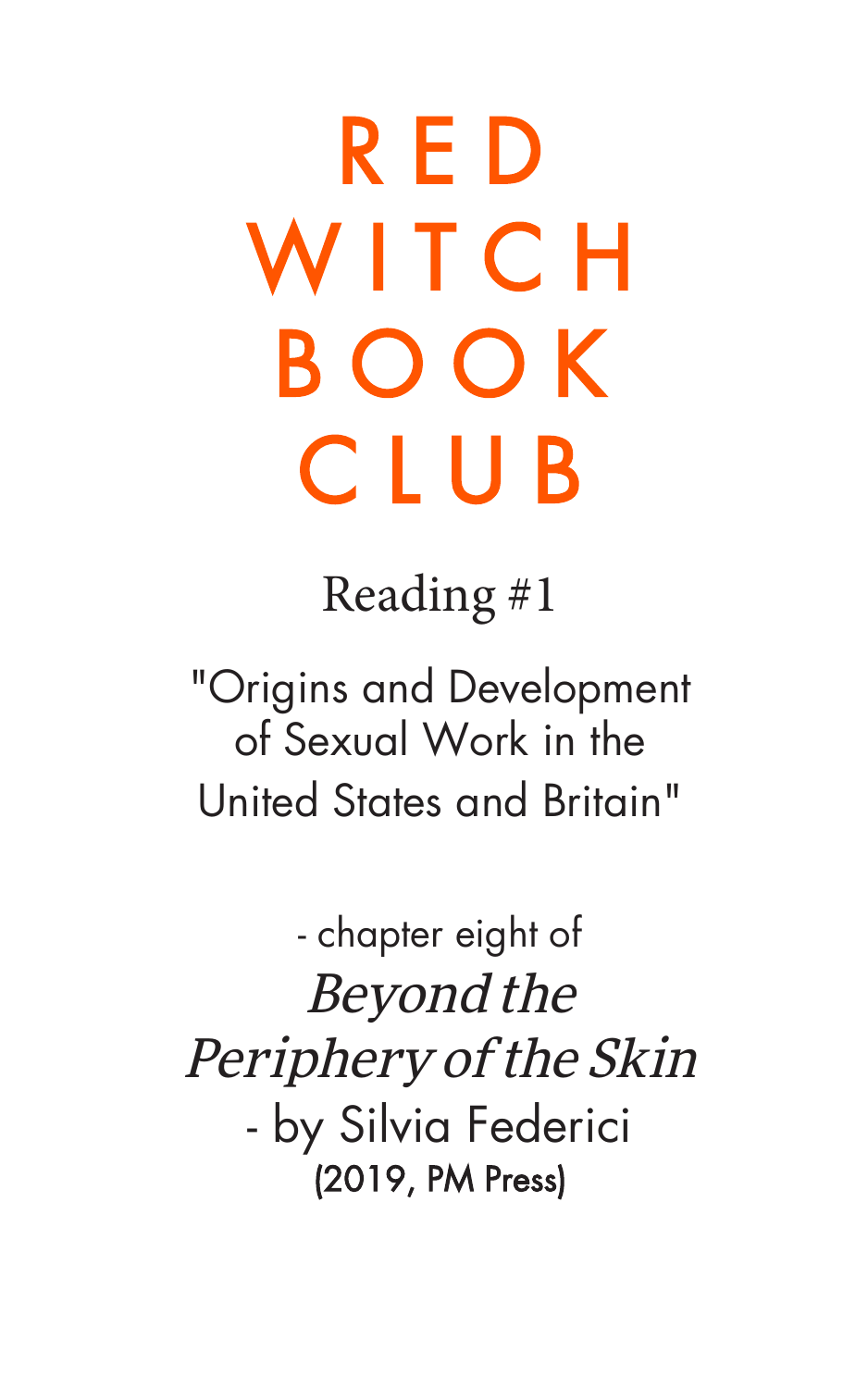### **EIGHT**

## Origins and Development of Sexual Work in the United States and Britain

From the beginning of capitalist society, sexual work has performed two fundamental functions in the context of capitalist production and the capitalist division of labor. On one side, it has ensured the procreation of new workers. On the other, it has been a key aspect of their daily reproduction, as sexual release has been, for men at least, the safety valve for the tensions accumulated during the workday, all the more indispensable as for a long time sex was one of the few pleasures conceded to them. The very concept of the "proletariat" signified a working class that reproduced itself prolifically not only because one more child meant another factory hand and another pay but also because sex was the only pleasure of the poor.

Despite its importance, during the first phase of industrialization, the sexual activity of the working class was not subjected to much state regulation. In this phase, which lasted until the second half of the nineteenth century, the main concern of the capitalist class was the quantity rather than the quality of the labor power to be produced. That the English workers, male and female, died on average at about thirty-five years of age did not matter to the British factory owners, as long as those years were all spent in a factory, from sunup to sundown, from the first years of life until death, and as long as new labor power was abundantly procreated to replace those continually eliminated.1 English workers, male and female,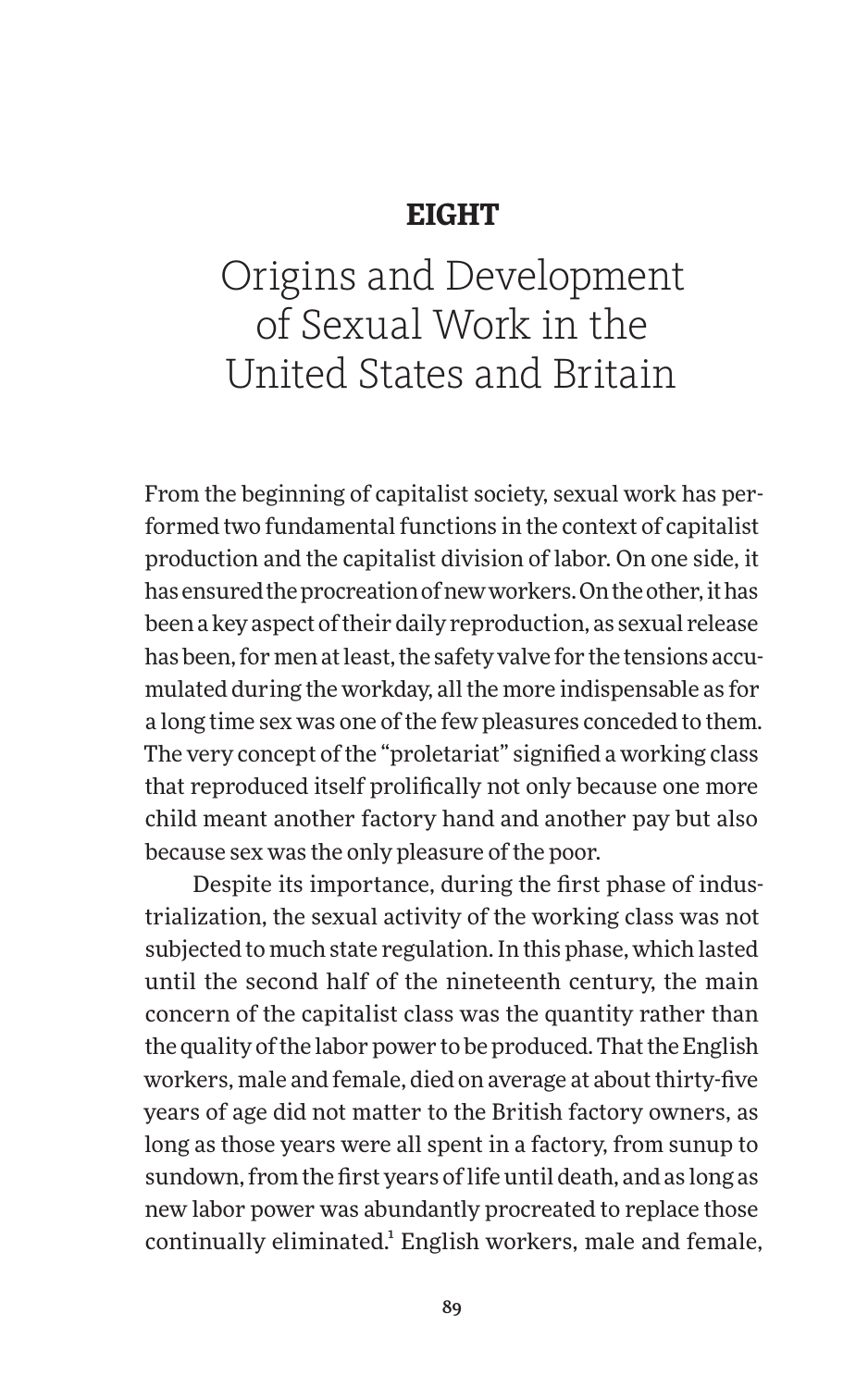were only expected to produce an abundant prole, and little consideration was given to their "moral conduct." Indeed, it was expected that promiscuousness would be a norm in the slum dormitories where, in Glasgow as in New York, workers spent the few hours they had away from the factory. It was also expected that English and American female workers would alternate or integrate factory work with prostitution, which exploded in these countries in conjunction with the takeoff of the industrialization process.<sup>2</sup>

It was in the second half of the nineteenth century that things started to change, as, under the pressure of workingclass struggle, a restructuring of production took place that demanded a different type of worker and, accordingly, a change in the process of its reproduction. It was the shift from light industry to heavy industry, from the mechanical frame to the steam engine, from the production of cloth to that of coal and steel, that created the need for a worker less emaciated, less prone to disease, more capable of sustaining the intense rhythms of work that the shift to heavy industry required. It is in this context that the capitalist class, generally indifferent to the high mortality rates of the industrial workers, crafted a new reproduction strategy, increasing the male wage, returning proletarian women to the home and, at the same time, increasing the intensity of factory work, which the betterreproduced waged worker would now be capable to perform.

Thus, hand in hand with introduction of Taylorism and a new regimentation of the work process, in the second part of the nineteenth century, we have a reform of the working-class family centered on the construction of a new domestic role for the woman that would make of her the guarantor of the production of a more qualified workforce. This meant enticing women to not only procreate to fill the ranks of the workforce but to guarantee the daily reproduction of the laborers, through the provision of the physical, emotional, and sexual services necessary to reintegrate their capacity to work.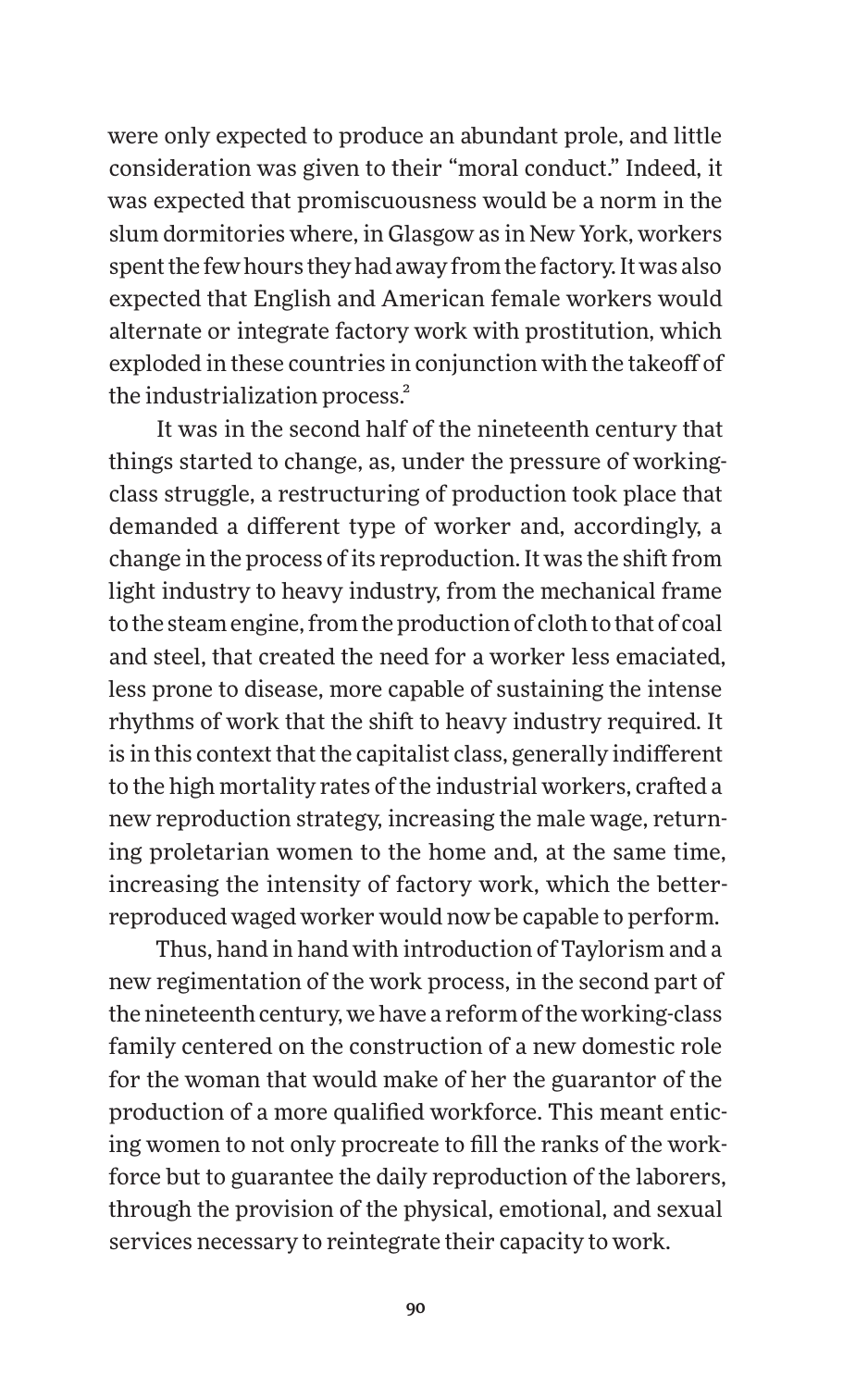As mentioned, the reorganization of work that took place in England between 1850 and 1880 was dictated by the need to secure a healthier, more disciplined, and more productive labor force and, above all, break the surge of working-class organization. A further consideration, however, was the realization that the recruitment of women into the factories had destroyed their acceptance of and capacity for reproductive work to such an extent that if remedies were not found, the reproduction of the English working class would be severely jeopardized. Suffice to read the reports periodically drafted by government appointed factory inspectors in England, between 1840 and 1880, on the conduct of the female factory hands to realize that more was at stake, in the advocated change of reproductive regime, than concern for the health and combativeness of the male part of the working class.

Undisciplined, indifferent to housework, family, and morality, determined to have a good time in the few hours free from work available to them, ready to leave the home for the street, the bar, where they would drink and smoke like men, alienated from their children, married or unmarried female factory hands, in the bourgeois imagination, were a threat to the production of a stable labor force and had to be domesticated. It was in this context that the "domestication" of the working-class family and the creation the full-time workingclass housewife became a state policy, also inaugurating a new form of capital accumulation.

As if suddenly awakened to the reality of factory life, by the 1850s a host of reformers began to thunder against the long hours women spent away from the home, and by means of "protective legislation" first eliminated female night shifts and later ousted married women from the factories, so that they could be reeducated to function like the "angels of the hearth," cognizant of the arts of patience and subordination, especially since the work to which they were destined was not to be paid.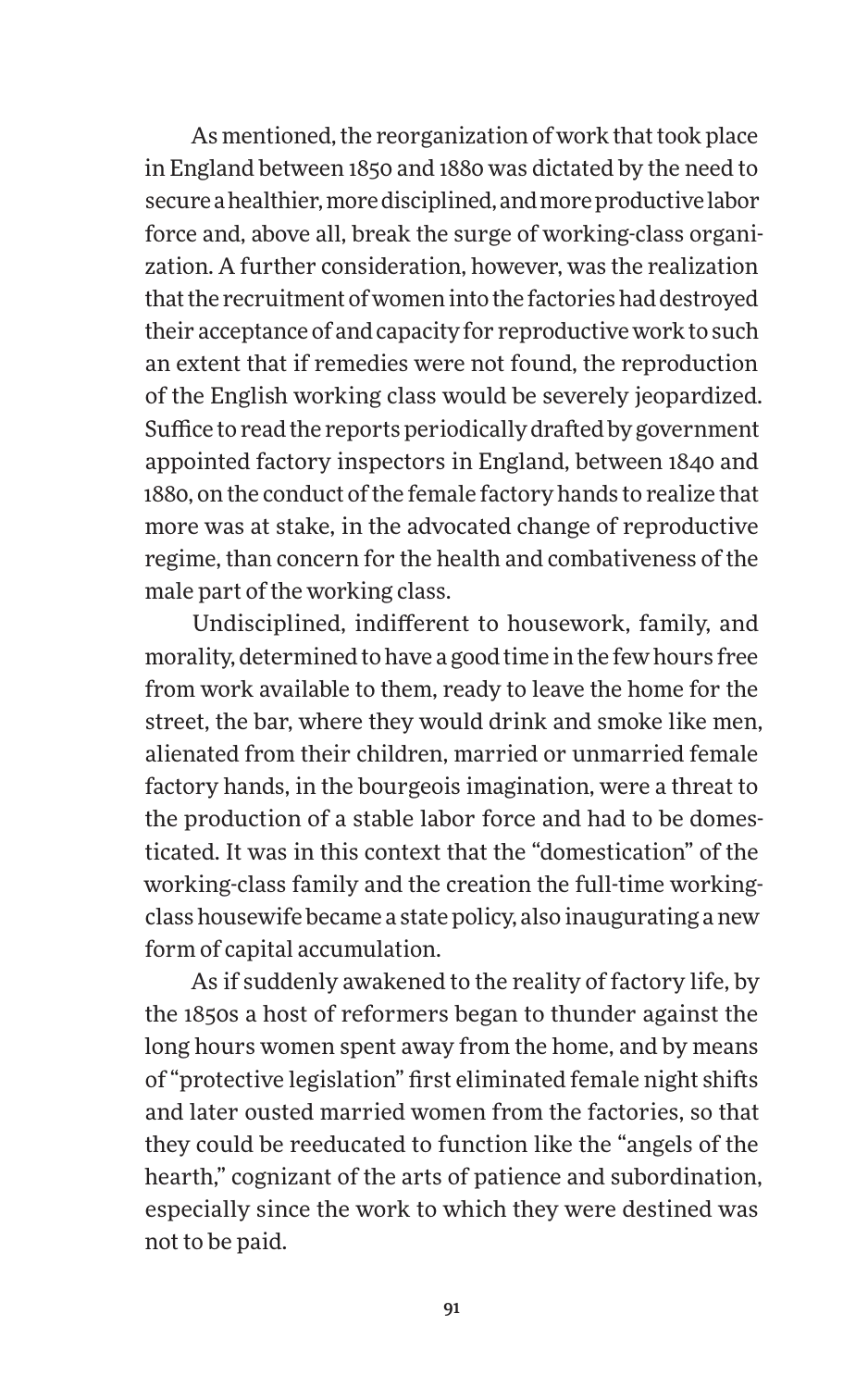The idealization of "female virtue," until the turn of the century reserved for the women of the middle and upper class, was thus extended to working-class women to hide the unpaid labor expected of them. Not surprisingly, we see in this period a new ideological campaign promoting among the working class the ideals of *maternity* and *love*, understood as the capacity for absolute self-sacrifice. Fantine, the prostitute mother of *Les Misérables*, who sells her hair and two of her teeth to support her infant child, was a proper embodiment of this ideal. "Conjugal love" and "motherly instinct" are themes that permeate the discourse of Victorian reformers, together with complaints about the pernicious effects of factory work on women's morality and reproductive role.

Regulating housework would not be possible, however, without regulating sexual work. As with housework, what characterized the sexual politics of capital and the state in this phase was the extension to the proletarian woman of the principles already regulating the sexual conduct of women in the bourgeois family. First among them was the negation of female sexuality as a source of pleasure and monetary gain for women. For the transformation of the female factory-workerprostitute—in both cases a paid worker—into an unpaid mother-wife ready to sacrifice her own interest and desire for the well-being of her family, an essential premise was the "purification" of the maternal role from any erotic element.

This meant that the wife-mother should only enjoy the pleasure of "love," conceived as a sentiment free from any desire for sex and remuneration. In sexual work itself, the division of labor between "sex for procreation" and "sex for pleasure," and, in the case of women, the association of sex with antisocial characteristics, was deepened. Both in the US and England, a new regulation of prostitution was introduced aiming to separate "honest women" from "prostitutes"—a distinction which the recruitment of women into factory work had dissipated. William Acton, one of the promoters of the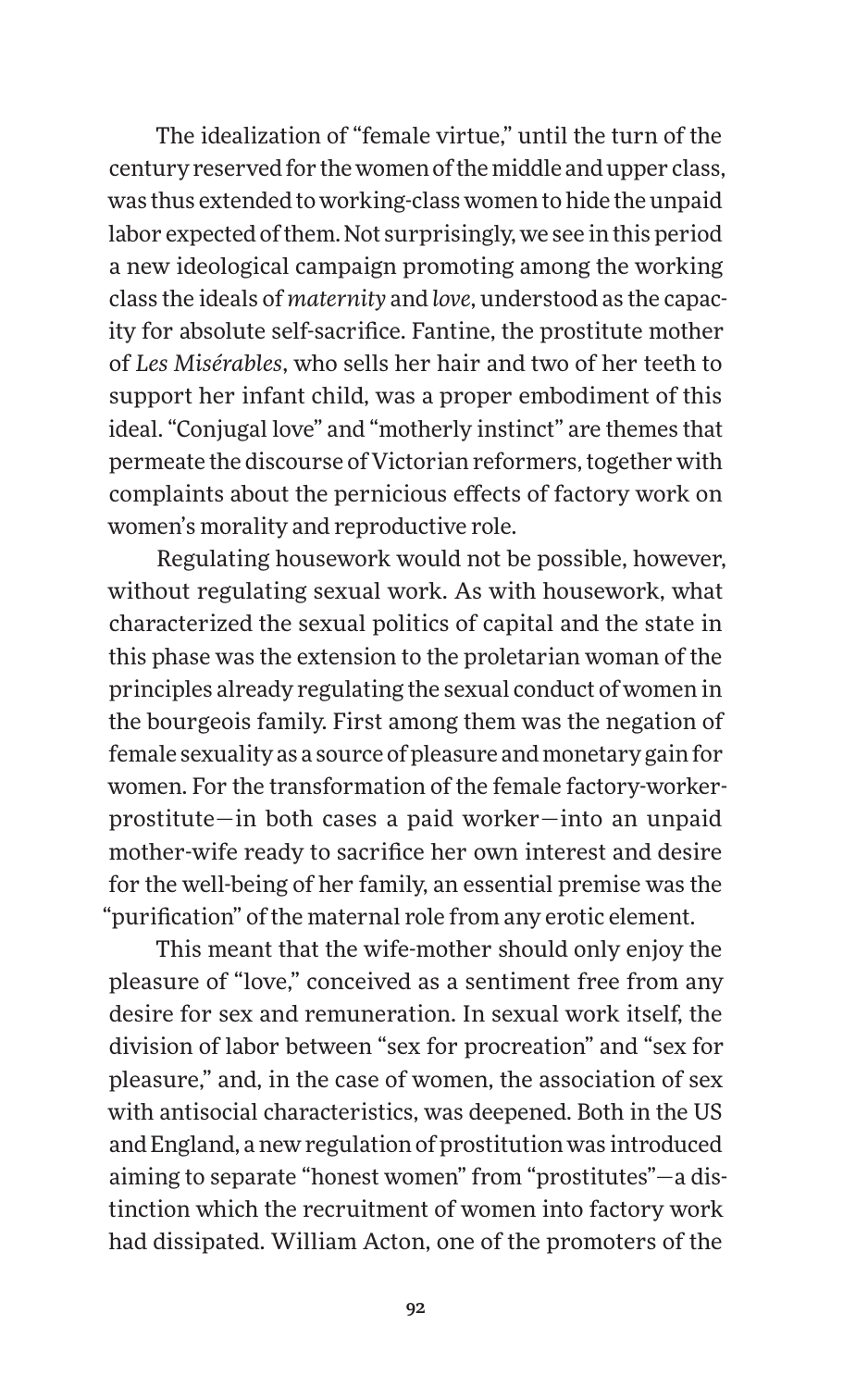reform in England, noted how pernicious was the constant presence of prostitutes in public places. The reasons he offered speak volumes:

My chief interest lay in considering the effect produced upon married women by becoming accustomed at these *réunions* to witness the vicious and profligate sisterhood flaunting it gaily, or "first rate" in their language, accepting all the attentions of men, freely plied with liquor, sitting in the best places, dressed far above their station, with plenty of money to spend, denying themselves no amusements or enjoyment, encumbered with no domestic duties, and burdened with no children. Whatever the purport of the drama might have been, this actual superiority of a loose life could not have escaped the attention of the quick-witted sex. (Acton [1857] 1969, 54–55).

Acton's initiative was also prompted by another concern: the spread of venereal diseases, syphilis in particular, among the proletariat:

The reader who is a conscientious parent must perforce support me; for, were the sanitary measures I advocate in operation, with what diminished anxiety would he not contemplate the progress of his boys from infancy to manhood? The statesman and the political economists are mine already, for are not armies and navies invalidated—is not labour enfeebled—is not even population deteriorated by the evils against which I propose we should contend? (Acton [1857] 1969, 27).

Regulating prostitution meant subjecting sex workers to medical control, according to the model adopted in France since the first half of the nineteenth century.

With this regulation, that made the state, through the police and the medical profession, the direct supervisor of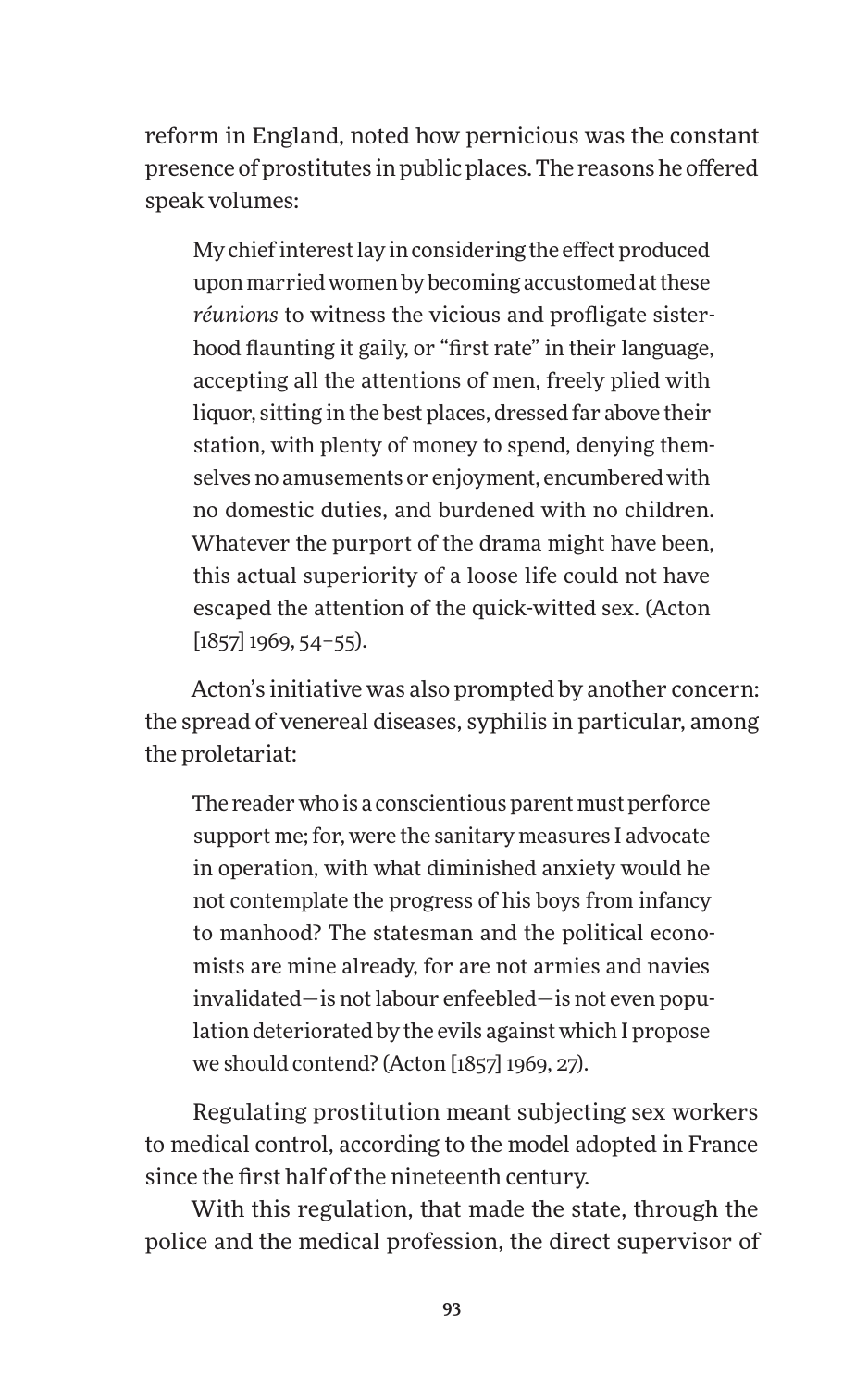sex work, we have *the institutionalization of the prostitute and the mother as separate, mutually exclusive female figures and functions, that is, the institutionalization of a maternity without pleasure and a "pleasure" without maternity.* Social policy began to require that the prostitute must not become a mother.<sup>3</sup> Her maternity had to be hidden, removed from the place of her work. In the literature of the time, the child of the prostitute lives in the countryside, consigned to charitable caretakers. By contrast, the mother, the spouse, the "honest woman" would be expected to look at sex only as a domestic service, a conjugal duty that she could not escape, but that would give her no pleasure. The only sex conceded to the mother would be the sex made clean by marriage and procreation—that is, by endless hours of unpaid labor, consumed with little joy, and always accompanied by the fear of impregnation. Hence, the classic image, handed down to us from nineteenth-century novels, of the woman suffering the advances of her husband, careful not to contradict the aura of sanctity by which society wanted to encircle her head.

The division of the labors of sex work and mothering, however, has been possible only because capital has used much psychological and physical violence to impose it. The destiny of the unwed mother, the "seduced and abandoned" that, together with the exaltation of motherly sacrifices, filled the pages of nineteenth-century literature, has been a constant warning to women that everything was preferable to "losing one's honor" and being considered a "slut." But the whip that most has served to keep women in place has been the condition in which the prostitute, at the proletarian level, has been forced to live, as she increasingly was isolated from other women and subjected to constant state control.

But despite the criminalization of prostitution, efforts to create a respectable working-class family were for a long time frustrated. For only a small part of the male working class could benefit from the kind of wages that would enable a family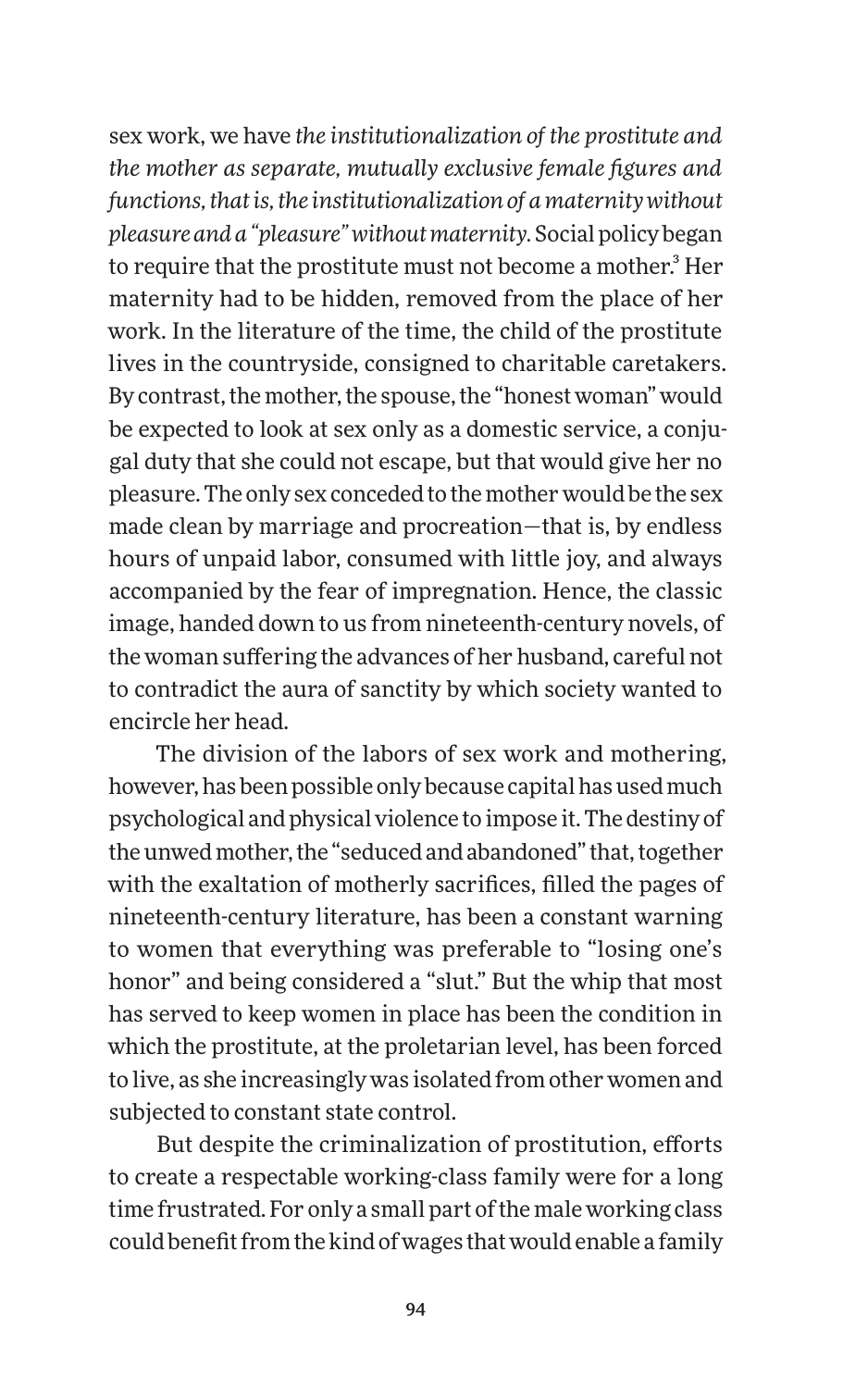to survive purely on "his job," and sex work was always for proletarian women the most readily available form of income, and the one to which they were forced by the volatility of sexual affairs, that often left them with children to support alone. It was a sobering discovery, in the 1970s, to learn that in Italy, before World War I, most proletarian children at birth had been registered as fathered by "NN" (*nomen nescio*, name unknown). Employers took advantage of the poverty of women to force them into prostitution, to keep what jobs they may have or to prevent their husbands from being laid off.

As for the "honest" working-class women, they have always known that the dividing line between marriage and prostitution, between the whore and the respectable woman, has been very thin. Proletarian women have always known that for women marriage meant being "a servant by the day and a whore at night,"4 for every time they planned to abandon the conjugal bed, they had to reckon with their financial poverty. Still, the construction of female sexuality as a service, and its negation as pleasure, have for a long time kept alive the idea that female sexuality is sinful and redeemable only through marriage and procreation, and it has produced a situation where *every woman was considered a potential prostitute* to be constantly controlled. As a result, generations of women, before the rise of the feminist movement, have lived their sexuality as something shameful and have had to prove that they were not prostitutes. At the same time, prostitution, though an object of social condemnation to be controlled by the state, has been recognized as a necessary component of the reproduction of labor power, precisely because it has been assumed that the wife would not be able to completely satisfy her husband's sexual needs.

This explains why *sexual work was the first aspect of housework that was socialized.* The state brothel, the "casa chiusa" (closed house) or "maison des femmes," typical of the first phase of capital's planning of sexual work, *has institutionalized*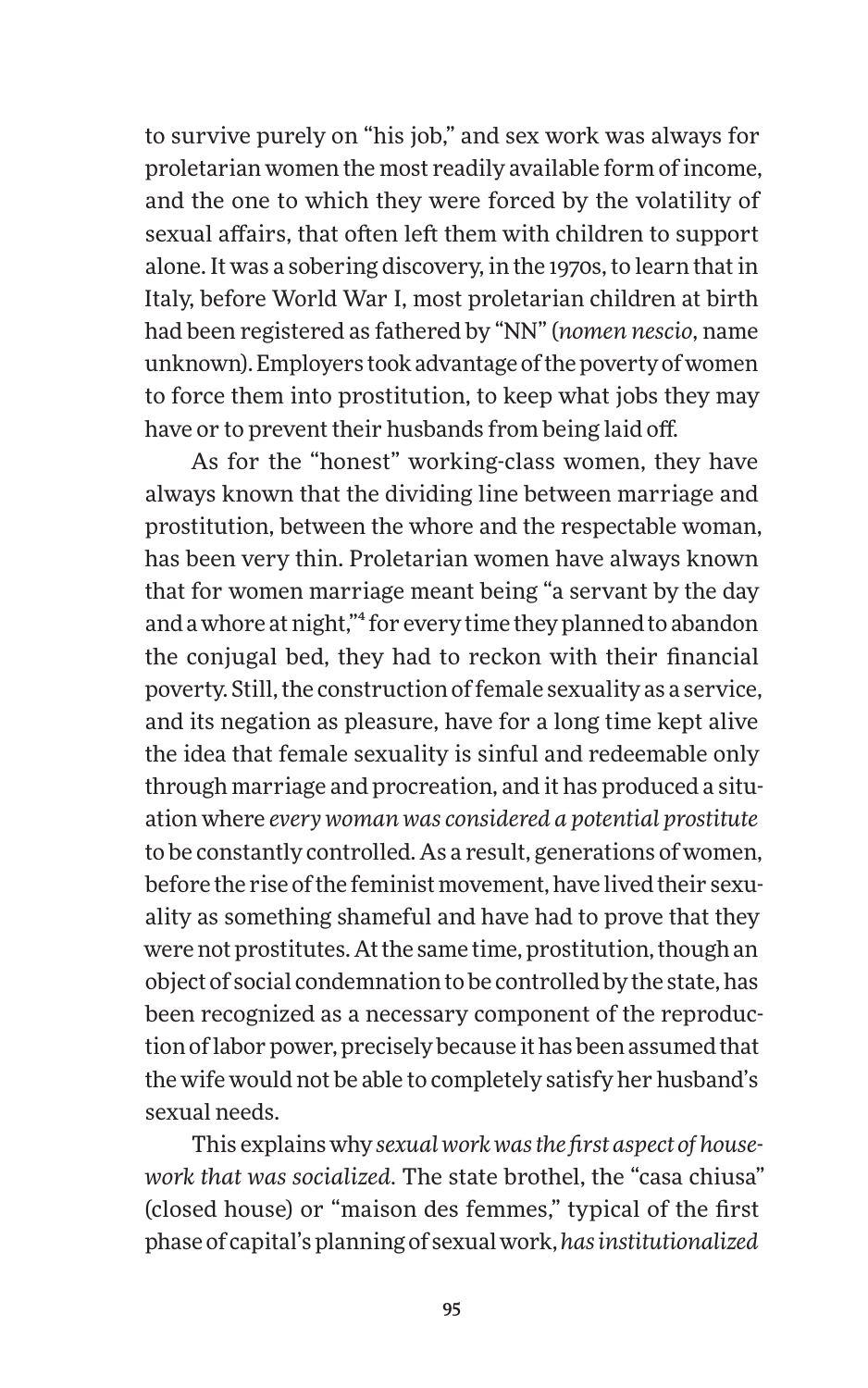*the woman as a collective lover, working directly or indirectly at the service of the state as the collective husband and pimp*. Besides ghettoizing women, who would be paid to perform what millions provided for free, the socialization of sexual work has responded to criteria of productive efficiency. The *Taylorization of coitus*, typical of the brothel, has greatly increased the productivity of sexual work. Low-cost, easily accessible, state-sponsored sex was the ideal for a worker who, after spending a day in a factory or an office, would not have the time and energy to look for amorous adventures or embark on the path of voluntary relations.

#### **The Struggle against Sexual Work**

With the rise of the nuclear family and marital sex a new phase in the history of women's struggle against housework and sexual work began. Evidence of this struggle is the rise of divorce, at the turn of the twentieth century, above all in the US and England, and in the middle class, where the nuclear family model was first adopted.

As O'Neill (1967) points out, "Until about the middle of the nineteenth century divorces were a rare events in the Western world; thereafter they occurred at such a steadily increasing rate that by the end of the century the legal dissolution of marriage was recognized as a major social phenomenon" (O'Neill 1). He continues: "If we consider the Victorian family as a new institution . . . we can see why divorce became a necessary part of the family system. When the family becomes the center of social organization, its intimacy becomes suffocating, its constraints unbearable and its expectations too high to be realized" (6).

O'Neill and his contemporaries were well aware that behind the family crisis and the rush to divorce there was the rebellion of women. In the US the bulk of the requests for divorce were presented by women. Divorce was not the only way in which women expressed their refusal of family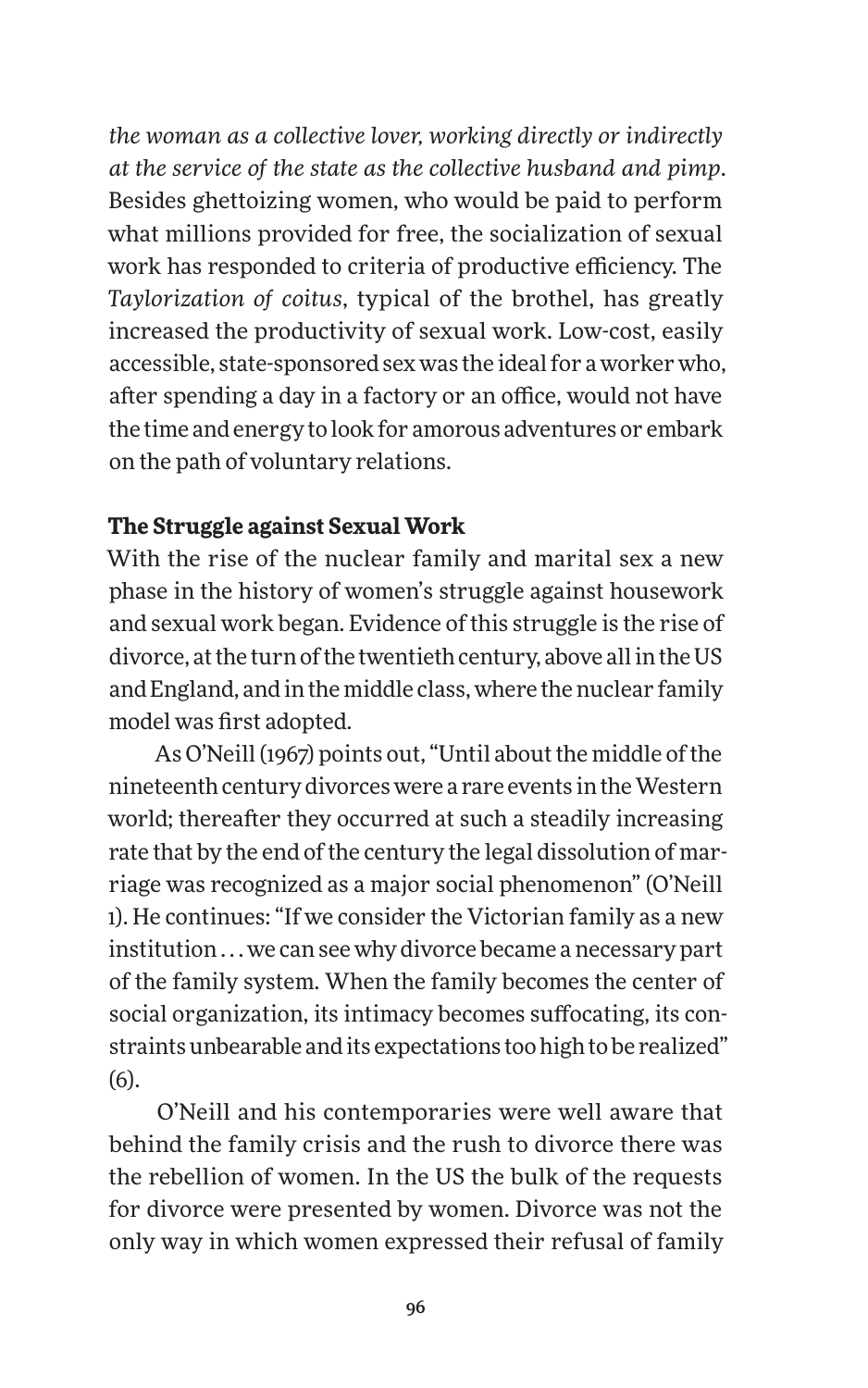discipline. In this same period, both in the US and England, the fertility rate began to fall. From 1850 to 1900, the family in the US shrank by one member. Simultaneously, in both countries, a feminist movement developed, inspired by the slave abolitionist movement, that took "domestic slavery" as its target.

"Are Women to Blame?," the title of a symposium on divorce, published by the *North American Review* in 1889, was a typical example of the attack launched against women in this period. Women were accused of being greedy or selfish, of expecting too much from marriage, of having a weak sense of responsibility, and of subordinating the common well-being to their narrow personal interest. Even when they did not divorce, women carried on a daily struggle against housework and sexual work, often taking the form of illness and desexualization. Already in 1854, Mary Nichols, an American doctor and promoter of family reform, would write:

Nine tenths of the children born are not desired by the mother. . . . A vast number of the women of civilization have neither the sexual nor maternal passion. All women want love and support. They do not want to bear children or to be harlots for this love or this support. In marriage as it at present exists the instinct against bearing children and against submitting to amative embrace, is almost as general as the love for children after they are born. The obliteration of the maternal and sexual instinct in woman is a terrible pathological fact (quoted in Cott 286).

Women used the excuse of feebleness, fragility, and sudden illnesses (migraines, fainting, hysteria) to avoid conjugal duties and the danger of unwanted pregnancies. That these were not, properly speaking, "illnesses" but forms of resistance to housework and sexual work is demonstrated not only by the pervasive character of this phenomena, but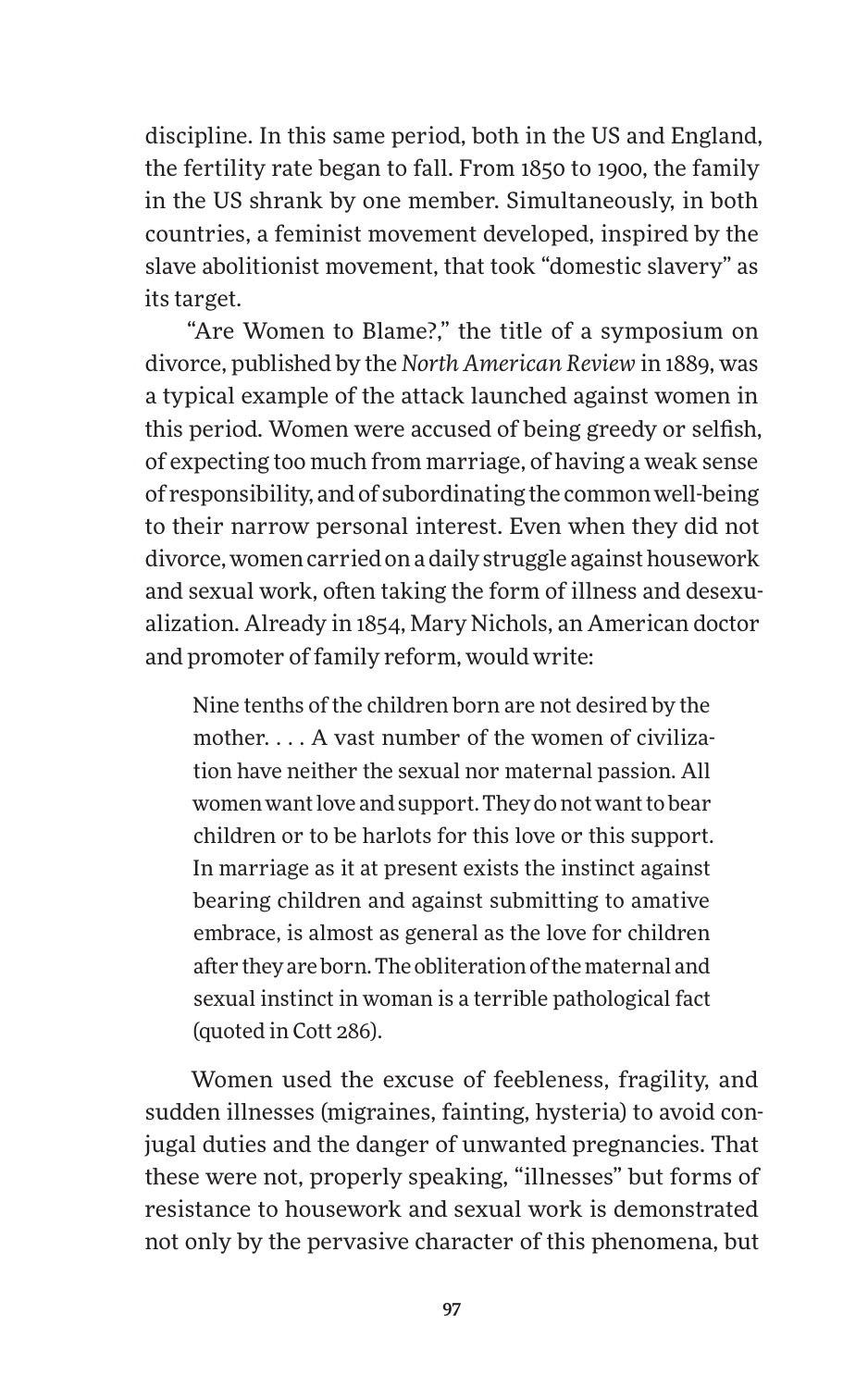also by the complaints of the husbands and the sermons of the doctors. This is how an American doctor, Mrs. R.B. Gleason, described the dialectics of illness and refusal, viewed both from a woman's and a man's viewpoint in the turn-of-the-century middle-class family:

I ought never to have been married, for my life is one prolonged agony. I could endure it myself alone, but the thought that I am, from year to year, becoming the mother of those who are to partake of and perpetuate the misery that I endure, makes me so wretched that I am well-nigh distracted (Cott 274).

Says the doctor:

The prospective husband may take great care to protect the fair but frail one of his choice; he may . . . fondly cherish the wife of his youth when she aches constantly and ages prematurely; still he has no helpmate—no one to double life's joys or lighten life's labors for him. Some sick women grow selfish and forget that, in a partnership such as theirs, others suffer when they suffer. Every true husband has but half a life who has a sick wife (274).

Says the husband:

Can she ever be well? (275)

When they did not fall ill, women became frigid or, in Mary Nichols's words, they inherited "an apathetic state that does not impel them to any material union" (Cott 286). In the context of a sexual discipline that denied women, especially in the middle class, control over their sexual life, frigidity and the proliferation of bodily aches were effective forms of refusal that could be masked as an extension of the normal defense of chastity, that is, as an excess of virtue that allowed women to turn the tables to their advantage and present themselves as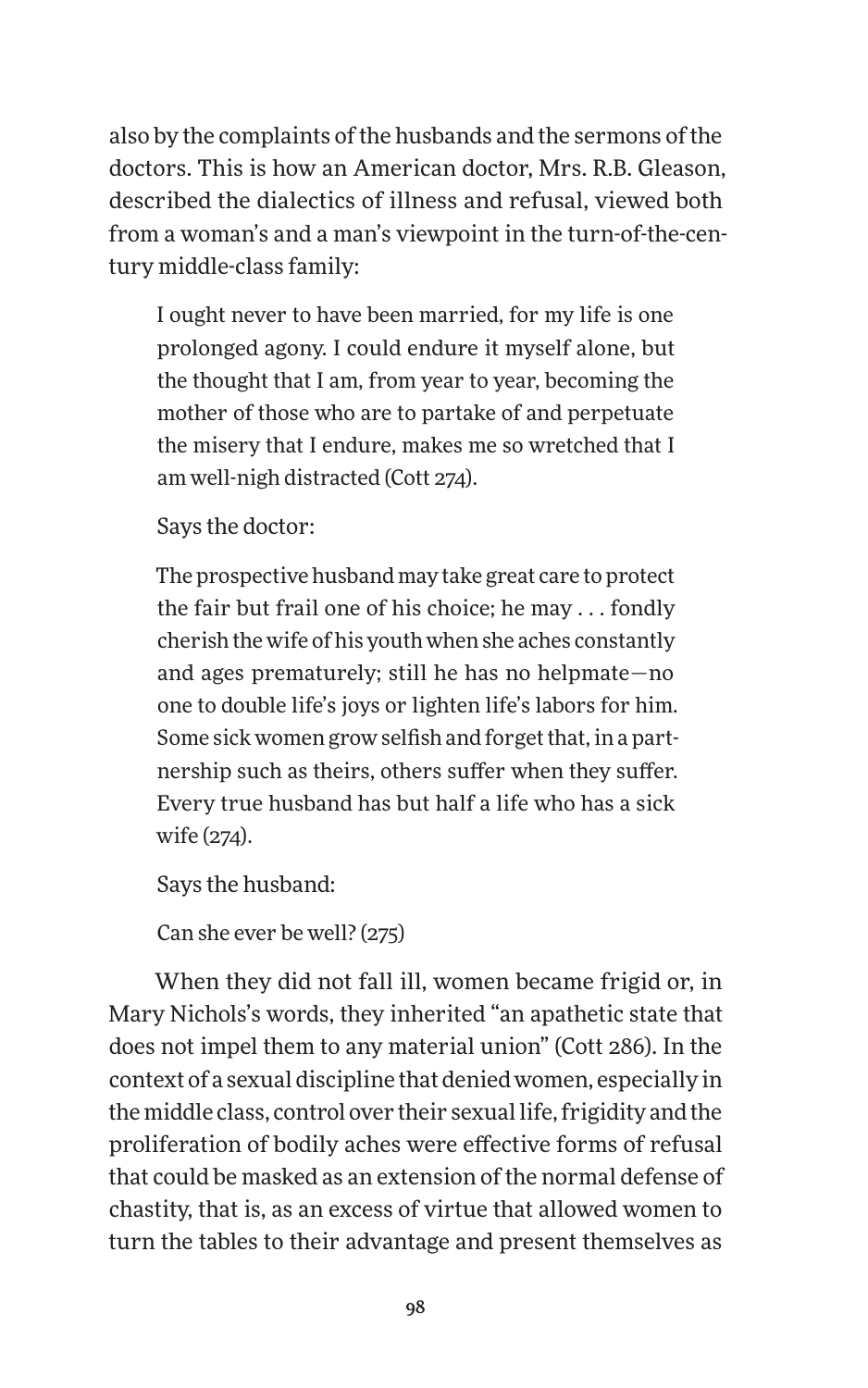the true defenders of sexual morality. In this way, middle-class Victorian women were often able to refuse their sexual duties more than their granddaughters would be able to do. For after decades of women's refusal of sexual work, psychologists, sociologists, and other "experts" have wised up and are now less ready to retreat. Today, in fact, a whole campaign is mounted that guilt-trips the "frigid woman," not least with the charge of not being liberated.

The blossoming of the social sciences in the nineteenth century must in part be connected to the crisis of the family and women's refusal of it. Psychoanalysis was born as the science of sexual control, charged with providing strategies for the reform of family relations. In both the US and England, plans for the reformation of sexuality emerge in the first decade of the twentieth century. Books, booklets, pamphlets, essays, and treatises were devoted to the family and the "divorce problem," revealing not only the depth of the crisis but also the growing awareness that a new sexual/family ethics would be needed. Thus, while in the US the more conservative circles founded the League for the Protection of the Family and radical women advocated free unions and argued that for this system to work "it would be necessary for the state to subsidize all mothers as a matter of right" (O'Neill 104), sociologists and psychologists joined the debate, proposing that the problem be scientifically resolved. It would be Freud's task to systematize the new sexual code, which is why Freud's work became so popular in both countries.

#### **Freud and the Reform of Sexual Work**

On the surface, Freud's theory seems to concern sexuality in general, but its real target was female sexuality. Freud's work was a response to women's refusals of housework, procreation, and sexual work. As his writings well indicate, he was deeply aware that the "family crisis" stemmed from the fact that women did not want to or could not do their job. He was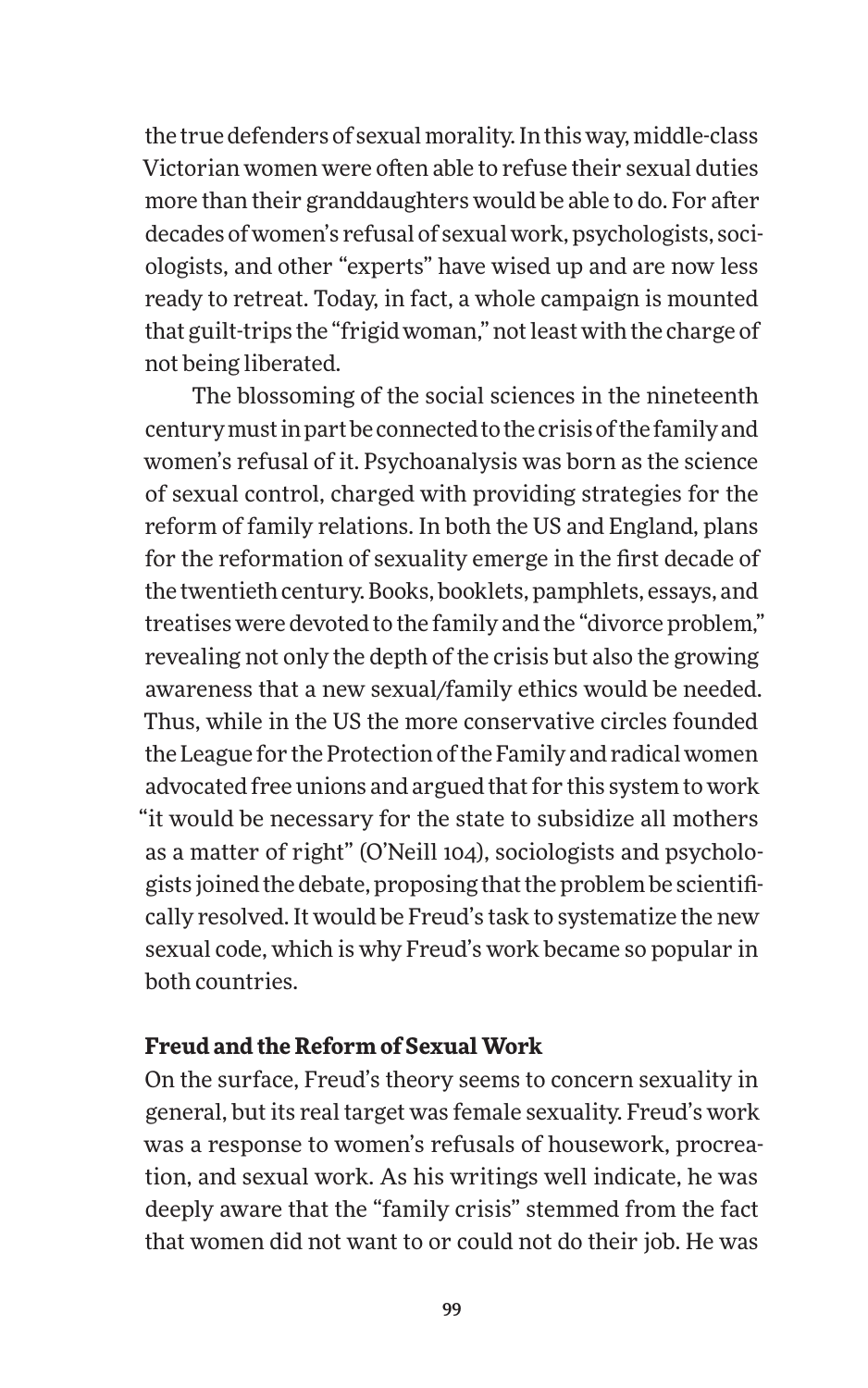also concerned for the growth of male impotence, which had assumed such proportions as to be described by him as one of the main social phenomena of his time. Freud attributed the latter to the "extension of the demands made upon women onto the sexual life of the male, and the taboo on sexual intercourse except in monogamous marriage." He wrote: "Civilized sexual morality . . . by glorifying monogamy . . . cripples virile selection—the sole influence by which an improvement of the race can be obtained" (Freud 1972, 11).

The struggle of women against sexual work not only jeopardized their role as domestic lovers and produced disaffected males; it also put at risk their role (perhaps more important at the time) as procreators. "I do not know," he wrote, "if the anaesthetic type of women is also found outside of civilized education, but I consider it probable. In any case, these women who conceive without pleasure show later little willingness to endure frequent childbirths, accompanied as they are by pain, so that the training that precedes marriage directly frustrates the very aim of marriage" (25).

Freud's strategy was to (re)integrate sex into the domestic workday and discipline, in order to reconstruct on more solid bases, by means of a freer and satisfying sexual life, the woman's traditional role of wife and mother. In other words, with Freud *sexuality is placed at the service of the consolidation of housework* and is turned into an element of work, soon to become itself a duty. Freud's prescription is a freer sexuality for a healthier family life, for a family in which the woman would identify with her wifely function, instead of becoming hysterical, neurotic, and wrapping herself into a sheet of frigidity after the first months of marriage and perhaps being tempted to transgress through "degenerate" experiences such as lesbianism.

Beginning with Freud, sexual liberation for women has meant an intensification of domestic work. The model of the wife and mother cultivated by the psychology profession was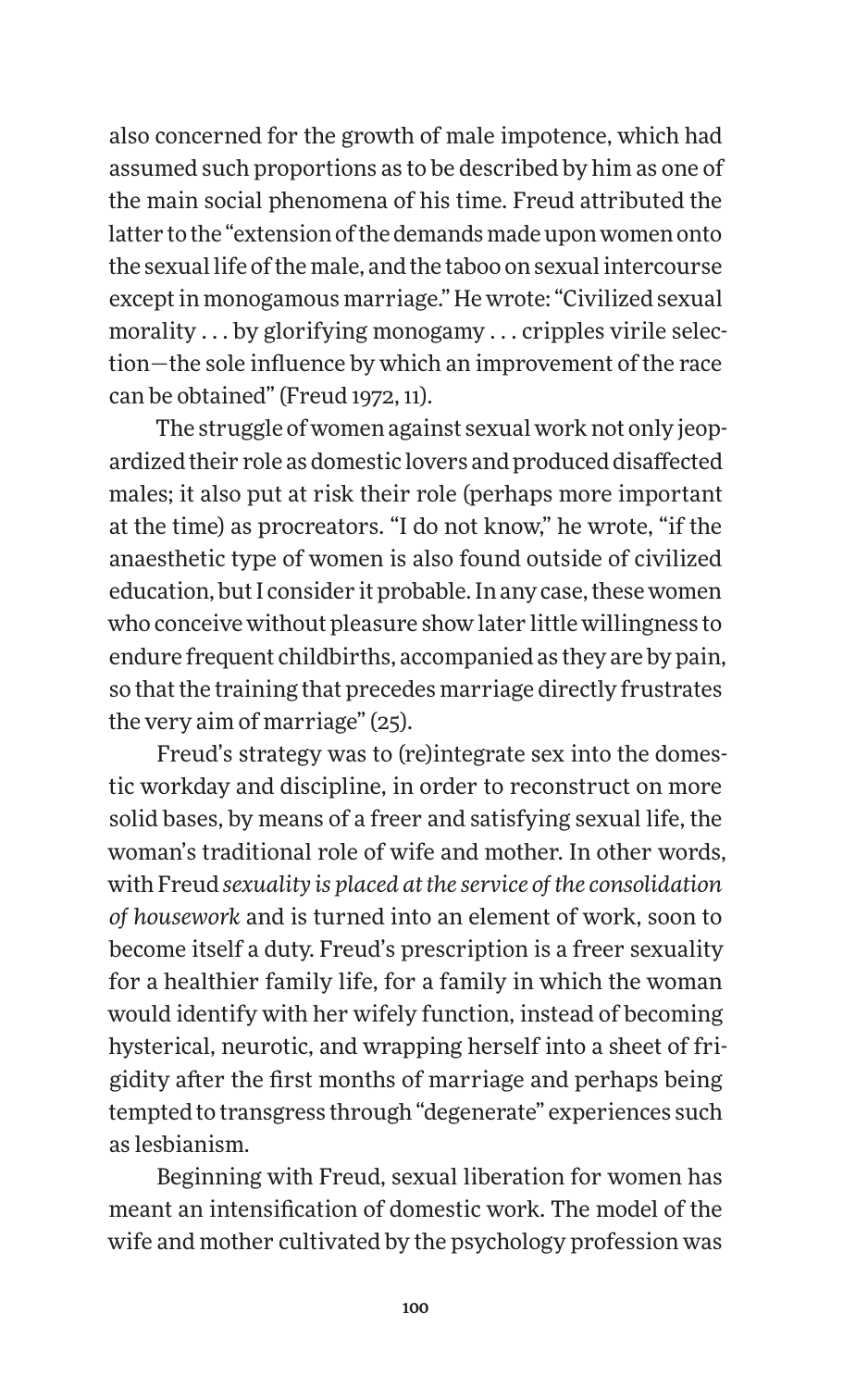no longer that of the mother-procreator of an abundant offspring but that of the wife-lover who had to guarantee higher levels of pleasure to her husband than what was obtainable from the simple penetration of a passive or resistant body.

In the United States, the reintegration of sexuality into housework began to take hold in the proletarian family with the development of domesticity in the Progressive Era and it accelerated with the Fordist reorganization of work and wages. It came with the assembly line, the five-dollar-a-day wage and the work speed-up, which demanded that the men rest at night instead of prowling around in the saloons, so as to be fresh and restored for another day of hard work. The stiff work-discipline and speed-up that Taylorism and Fordism introduced in the American factory required a new hygiene, a new sexual regime, and therefore the reconversion of sexuality and family life. In other words, for the workers to be able to sustain the regimentation of factory life, the wage had to buy a more substantial sexuality than that provided by the casual encounters in the saloons. Making the home more attractive, through the reorganization of home-based sexual work, was also vital at a time of raising wages, which could otherwise be spent on merrymaking.

The shift was also prompted by political considerations. The attempt to win men over to the home and away from the saloon, which intensified after World War I, was prompted by the saloon having been a center for political organizing and debate as well as for prostitution.

For the housewife this reorganization meant that she would have to continue to make children and would have to worry that her hips might become too large, and here began the array of diets. She would continue washing dishes and floors but with polished nails and frills on her apron, and she would continue to slave from sunup to sundown but would have to spruce herself up to adequately greet her husband's return. At this point, saying no in bed became more difficult. In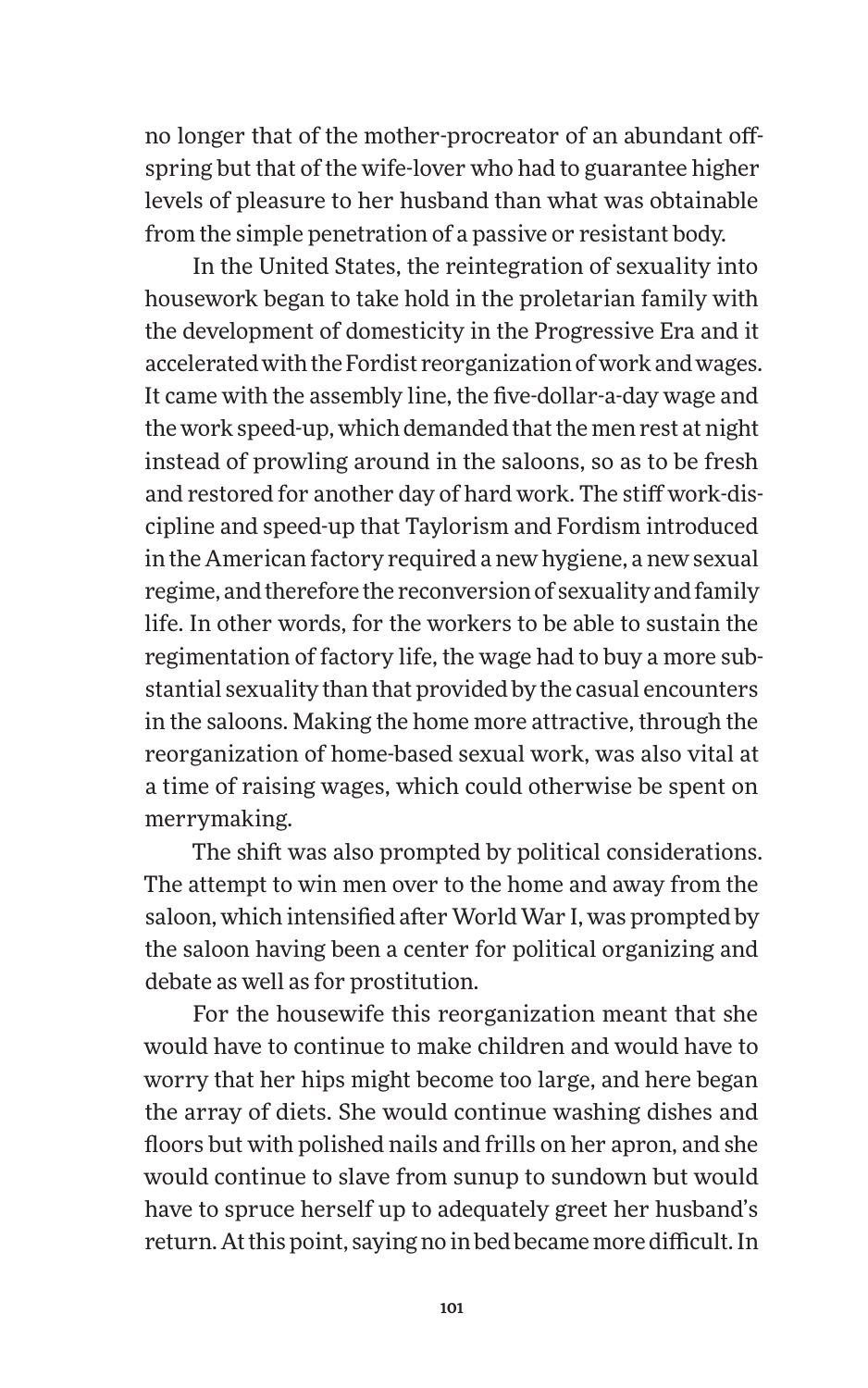fact, new canons, publicized by psychology books and women's journals, began to stress that the sexual union was crucial for a well-functioning marriage.

Starting in the in the 1950s there was also a change in the function of prostitution. As the century progressed, the average American male less and less resorted to prostitution for the satisfaction of his needs. What saved the family, however, more than anything else, was the limited access that women had to wages of their own. But all was not well within the American family, as seen in the high number of divorces in the postwar period (both in England and the United States). The more was asked of women and the family, the more women's refusal grew, which could not yet be a refusal of marriage, for obvious economic reasons, but was rather *a demand for higher mobility within marriage—*that is a demand for the possibility of moving from husband to husband (as from employer to employer) and exacting better conditions of housework. In this period, the struggle for the second job (and for welfare) became closely connected with the struggle against the family, as the factory or the office often represented for women the only alternative to unpaid housework, to their isolation within the family, and to subordination to their husbands' desires. Not accidentally, men for a long time saw women's second job as the antechamber to prostitution. Until the explosion of the welfare struggle, having an outside job was often the only way for women to get out of the house, to meet people, to escape an insufferable marriage.

But already at the beginning of the 1950s, the Kinsey Report rang an alarm bell, as it demonstrated women's resistance to expending adequate levels of sexual work. It was discovered that many American women were frigid, that they did not participate in their sex work but only went through the motions. It was also discovered that half of American males had or wanted to have homosexual relations. Similar conclusions were reached by an investigation on marriage in the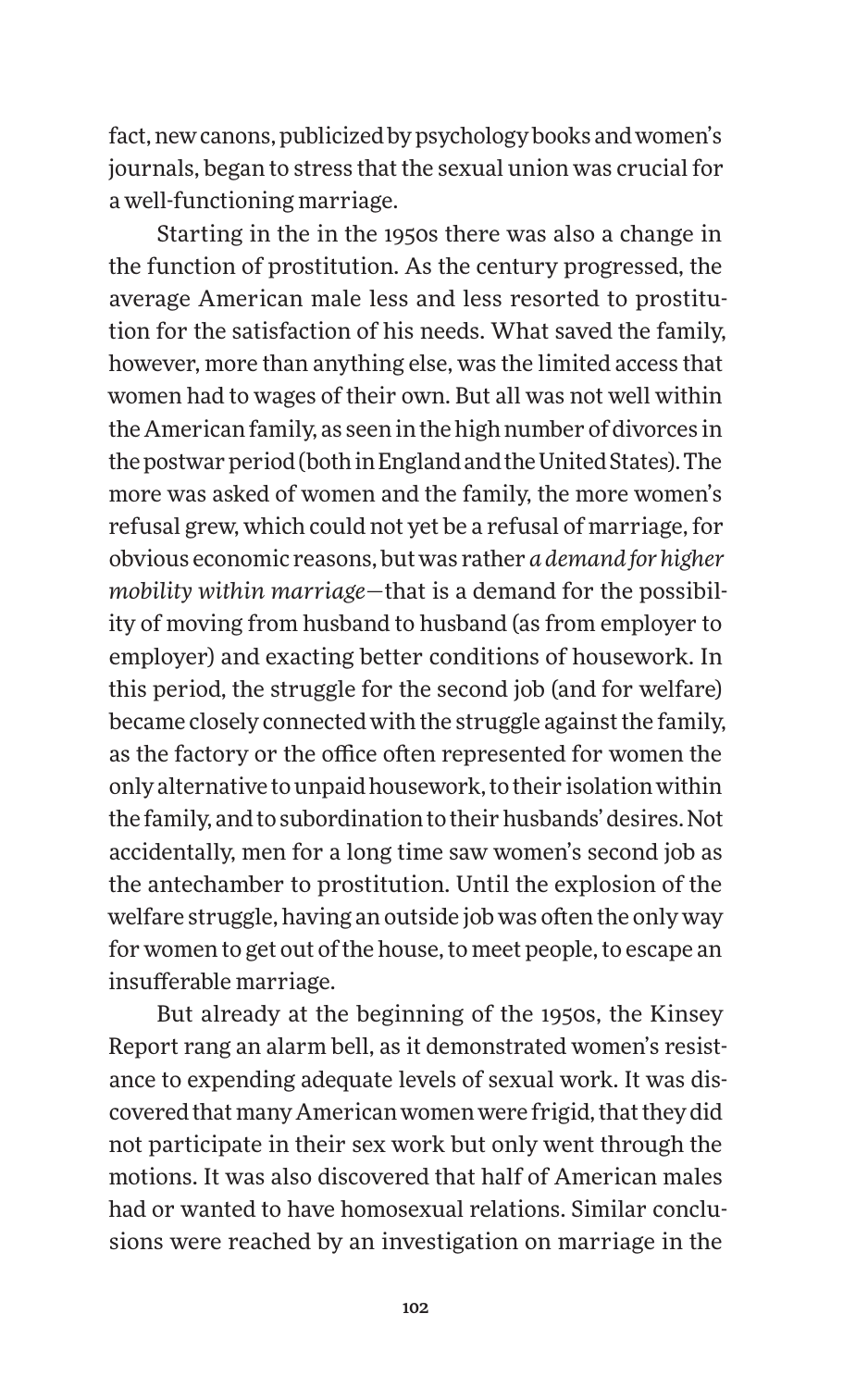American working class conducted a few years later. Here too it was found that a quarter of married women made love only as a pure conjugal duty and an extremely high number of them did not derive any pleasure from it (Komarovsky [1967], 83). It was at this point that capital in the US launched a massive campaign on the sexual front, determined to defeat with the arms of theory and practice the obstinate apathy of so many women toward sexuality. The dominant theme in this campaign was the quest for female orgasm, increasingly taken as the test of perfection in the conjugal union. Female orgasm, in the 1960s, became the motif of a whole series of psychological studies, culminating with Masters and Johnson's alleged epochal discovery that not only did female orgasm exist but also in a multiple form.

With the Masters and Johnson experiments, the productivity required of women's sexual work was fixed at very high quotas. Not only could women make love and reach orgasm, *they had to*. If we did not succeed, we were not real women; even worse, we were not "liberated." This message was communicated to us in the 1960s from movie screens, the pages of women's journals, and the "do-it-yourself" handbooks that taught us the positions enabling us to reach a satisfactory copulation. It was also preached by psychoanalysts who established that a "full" sexual relation is a condition for social and psychological balance. By the 1970s "sex clinics" and "sex shops" began to appear, and family life underwent a remarkable restructuring, with the legitimization of premarital and extramarital relations, "open marriage," group sex, and the acceptance of autoeroticism. Meanwhile, just to be safe, technological innovation produced the vibrator for those women who even the latest updating of the Kama Sutra could not put to work.

#### **What Has This Meant for Women?**

Let us state it in no uncertain terms. For the women of today no less than for our mothers and grandmothers, sexual liberation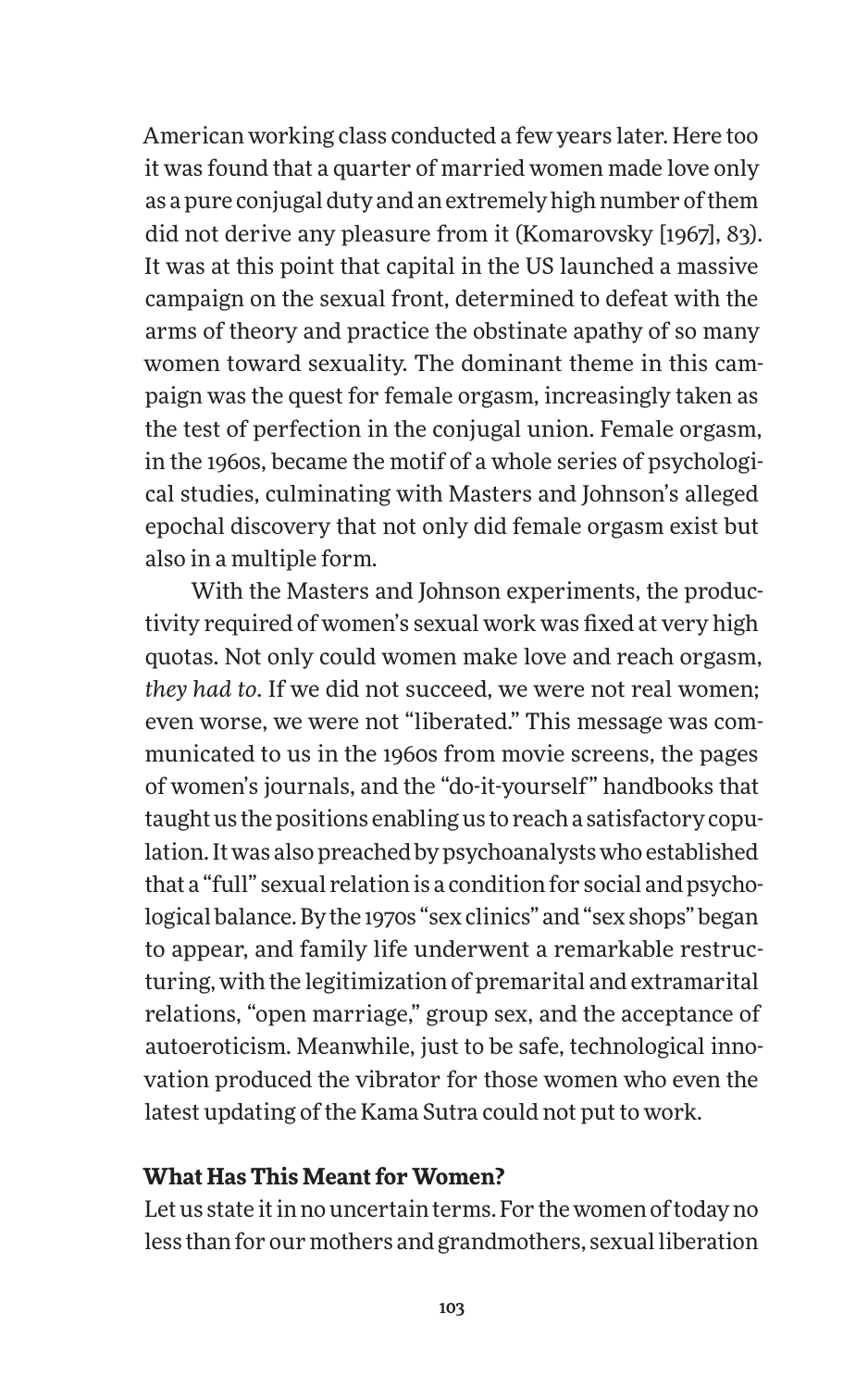can only mean liberation from "sex," rather than intensification of sexual work.

"Liberation from sex" means liberation from the conditions in which we are forced to live our sexuality, which transform this activity into an arduous work, full of incognita and accidents, not least the danger of remaining pregnant, given that even the latest contraceptives are taken at a considerable health risk. Until these conditions prevail, any "progress" brings more work and anxieties. Undoubtedly, it is a great advantage not to be lynched by fathers, brothers, and husbands if it is discovered that we are not virgins or that we are "unfaithful" and "misbehave"—although, the number of women murdered by their partners because they wish to leave them is constantly growing. But sexuality continues to be for us a source of anxiety, for "sexual liberation" has been turned into a duty that we must accept if we do not want to be accused of being backward. Thus, while our grandmothers, after a day of hard work, could go to sleep in peace with the excuse of a migraine, we, their liberated granddaughters, feel guilty when refusing to have sex, not actively participating in it, or even when not enjoying it.

*To come,* to have an orgasm, has become such a categorical imperative, that we feel uneasy to admit that "nothing is happening," and to men's insistent questions we respond with a lie or force ourselves to make another effort, with the result that often our beds feel like a gym.

But the main difference is that our mothers and grandmothers looked at sexual services within a logic of exchange: you went to bed with the man you married, that is, the man who promised you a certain financial security. Today, instead, we work for free, in bed as in the kitchen, not only because sexual work is unpaid but because increasingly we provide sexual services without expecting anything in return. Indeed, the symbol of the liberated woman is the woman who is always available but in return does not ask anything any longer.